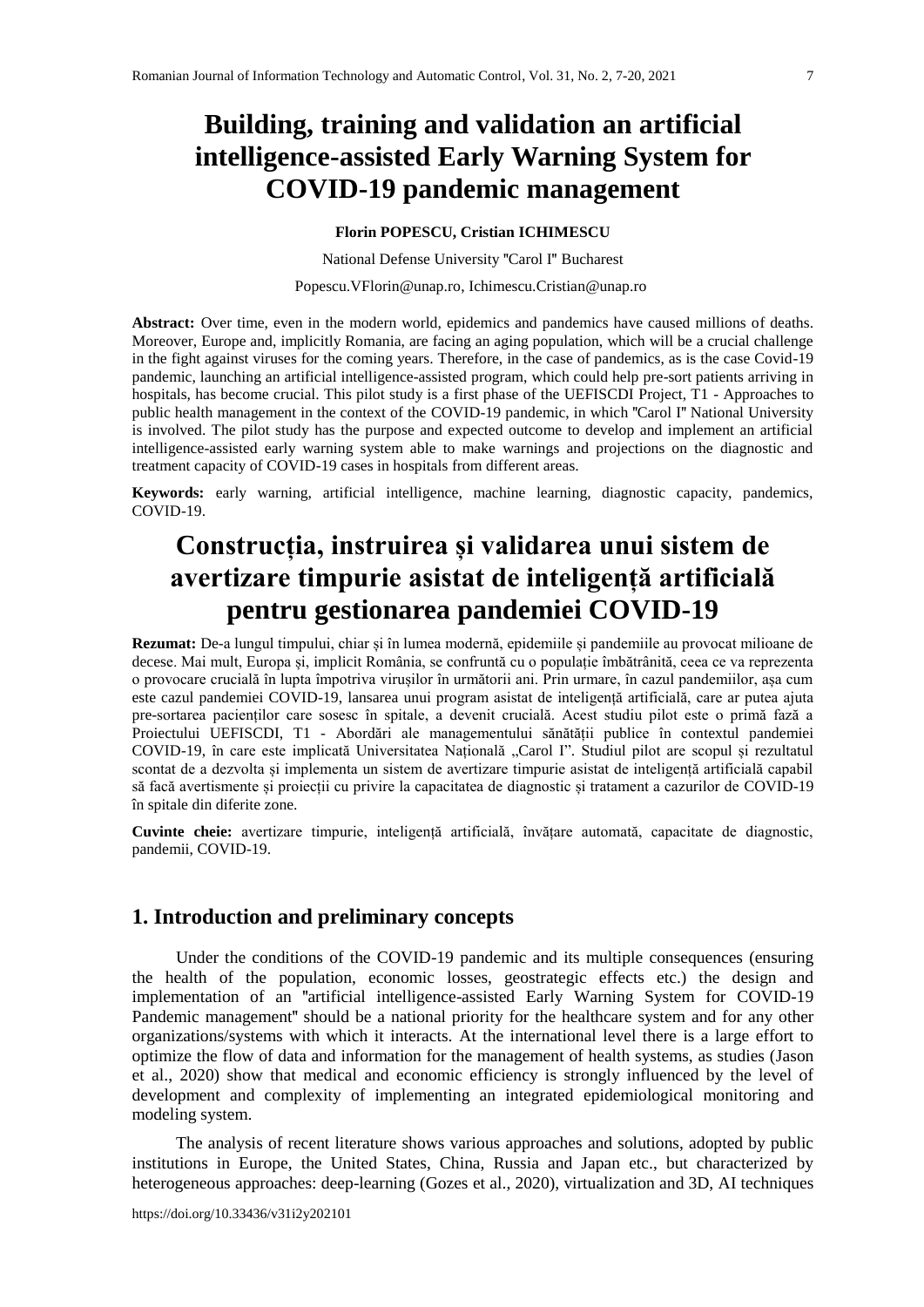and the use of smart phones, which do not fully appeal to standards and methodologies recognized in the field and involve the use of various systems, inhomogeneous, at various times of life cycles. This leads to data redundancy and reduced possibilities for functional extensibility and integrality.

The solution proposed in this study is addressed to all public and private institutions involved in combating the COVID-19 pandemic (Ministry of Health, Ministry of National Defense, Public Health Directorates, hospitals, pharmacies, patients), using methods and standards recognized in the field (SOA architecture, compliance with the GDPR standard).

### **1.1. The concept of early warning and the use of Early Warning Systems (EWS) in different fields of activity**

Generally speaking, predictive techniques are a combination of objective and subjective measures that aim to provide useful recommendations in further developments, in order to warn and avoid errors (Marinescu et al., 2019).

The general idea of early warning is a broad concept. It can be applied in almost any field where it is important to get clues as soon as possible about problems, some of which are emerging (Popescu, 2019). Based on the authors' expertise, working for various international organizations (UN and NATO agencies), two sound models of using the concept of early warning were experimented, hence the idea to expand this concept in the field of pandemic management assisted by artificial intelligence.

In order to highlight the importance of early warning systems for different organizations, we will further present the main types of hazards and the warning systems associated with them. The types of hazards analyzed are: *severe weather, landslides/floods, drought, fires, earthquakes, volcanic eruptions, tsunami,* and *epidemics.*

Regarding *severe weather*, a field leader is the World Meteorological Organization (WMO), that provides information for 189 countries/territories on hydro-meteorological hazards. WMO observes, monitors, anticipates and warns specialized regional centers on tropical cyclones, heavy rain/snow, thunderstorms, gale and fog. More data can be accessed on https://severeweather.wmo.int/.

Another warning system that can fit into the context presented is the Atlas project. This is a warning system, developed by the University of Hawaii, that monitors the movement of asteroids that can affect Earth. For details about near-Earth asteroids, potentially hazardous asteroids, comets and supernovae the site is http://fallingstar.com/home.php.

IFRC in partnership with International Research Institute for Climate and Society have developed an early warning system that presents on the Internet data about atmospheric circulation, heat waves, atmospheric temperature, drought, seasonal and sub seasonal forecasts, heat waves. The site can be accessed at http://iridl.ldeo.columbia.edu/maproom/ Global/index.html.

On the second hazards analyzed *landslides floods,* our attention is on Global Flood Alert System (GFAS)II. This early warning system was released in June 2017 by IDI-Japan and shows a global risk map of possible rain-related disasters about one hour behind time, according to the data on the site http://www.internationalfloodnetwork.org/gfas.html.

The next hazard we focused in our analysis is *drought*. One of the best early warning tools is the one provided by Global Drought Information System (http://www.drought.gov/gdm/) were we can access interactive map on current conditions that contains: Gridded Population of the World, Vegetation Health Index (VHI), Evaporative Stress Index (ESI) and GPCC Drought Index. This instrument can provide customized data on continents, regions or cities and can thus be a useful tool in crisis management. Connecting the danger of drought with hunger, The Food and Agriculture Organization (FAO) developed an early warning tool named The Global Information and Early Warning System on Food and Agriculture (GIEWS) that can be accessed on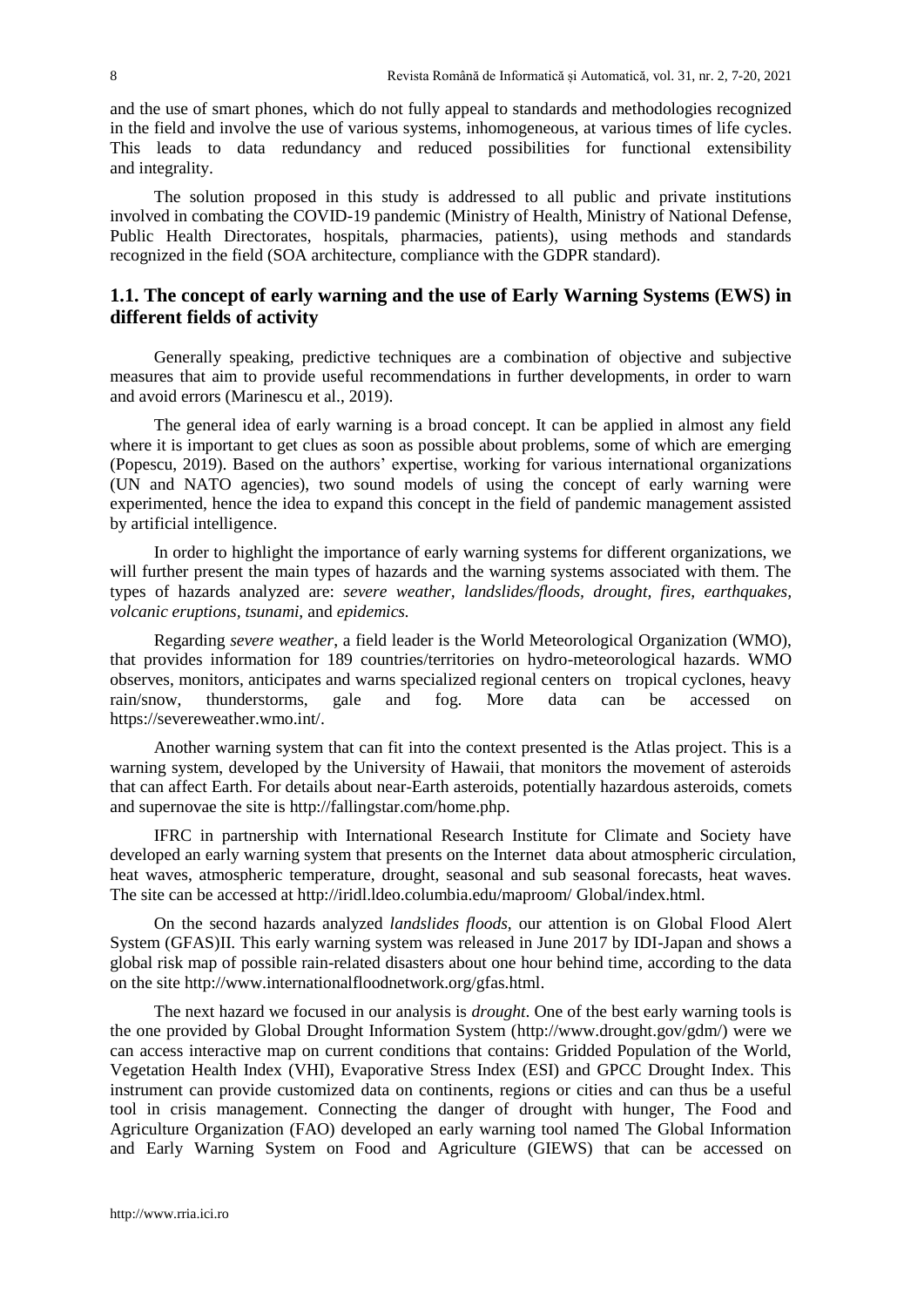www.fao.org/giews/english/index.html and can provide early warnings of impending food crises at country or regional level.

On next hazard, we concentrated the analysis on *fires*, *earthquakes, volcanic eruptions and tsunami*. For all these hazards there are different and complex early warning systems, such as: Global Fire Early Warning System, European Forest Fire Information System, USGS Earthquake Hazards Program of the U.S. Geological Survey (USGS) Geofon, UNESCO Intergovernmental Oceanographic Commission Tsunami Programme US Tsunami Warning System. All these systems could be explored on the sites in references.

Last but not least, it is very important to stress in this study that World Health Organization has developed over the time a Health Emergency Dashboard, linked to COVID-19 pandemic, which serves an early warning system **"**to share information about public health events and emergencies. The data on the dashboard is refreshed every fifteen (15) minutes and data is accurate as at time of refreshing**"**. https://extranet.who.int/publicemergency.

The objectives set for building, training and validation of an *artificial intelligence-assisted hybrid early warning system* for COVID-19 pandemic management are:

- helping hospital managers make better-informed decisions in the form of preventive and/or corrective actions, and to provide a better basis for monitoring the performance of the medical act;
- contributing to the development of proactive strategies, and consequently to back-up scenarios when hospitals face pandemics (COVID-19);
- quantifying the different scenarios and explaining them quantitatively and qualitatively.

#### **1.2. Artificial Intelligence (AI)**

Although artificial intelligence seemed no long ago to be from the field of science fiction, it is actually a notion that has emerged since antiquity. Greek mythology, for example, speaks of the mechanical creations of the god Hephaestus. In Jewish folklore, golems are animated anthropomorphic beings, created from clay. Even Dr. Frankenstein's monster, the main character in Mary Shelley's story, refers to the idea of man-made artificial intelligence.

Now, more than ever, it is present in our lives, reshaping the world we live in and manifesting itself in various forms:

- chat bots that use AI to understand customers' problems faster and to provide more efficient answers;
- referral engines, which make automatic recommendations for TV shows, depending on the viewing habits of users;
- smart assistants that analyze essential information from large text datasets to improve programming.

#### **1.3. How an AI system learns**

In addition to programmed Artificial Intelligence, there are currently three other ways in which an AI system can learn new things.

*Machine Learning* is an important part of Artificial Intelligence. It is a type of research through which computers receive a huge amount of data that they analyze, from which they learn and on the basis of which they (re) act, without the need for specific programming (Kersting, 2018). An example of this is represented by virtual assistants who can understand voice commands. *Deep Learning* is a much more in-depth method of machine learning, through which computers learn to do things in a way very similar to humans learn from experience. Deep learning is the key technology behind autonomous cars and what allows them to identify a STOP sign or differentiate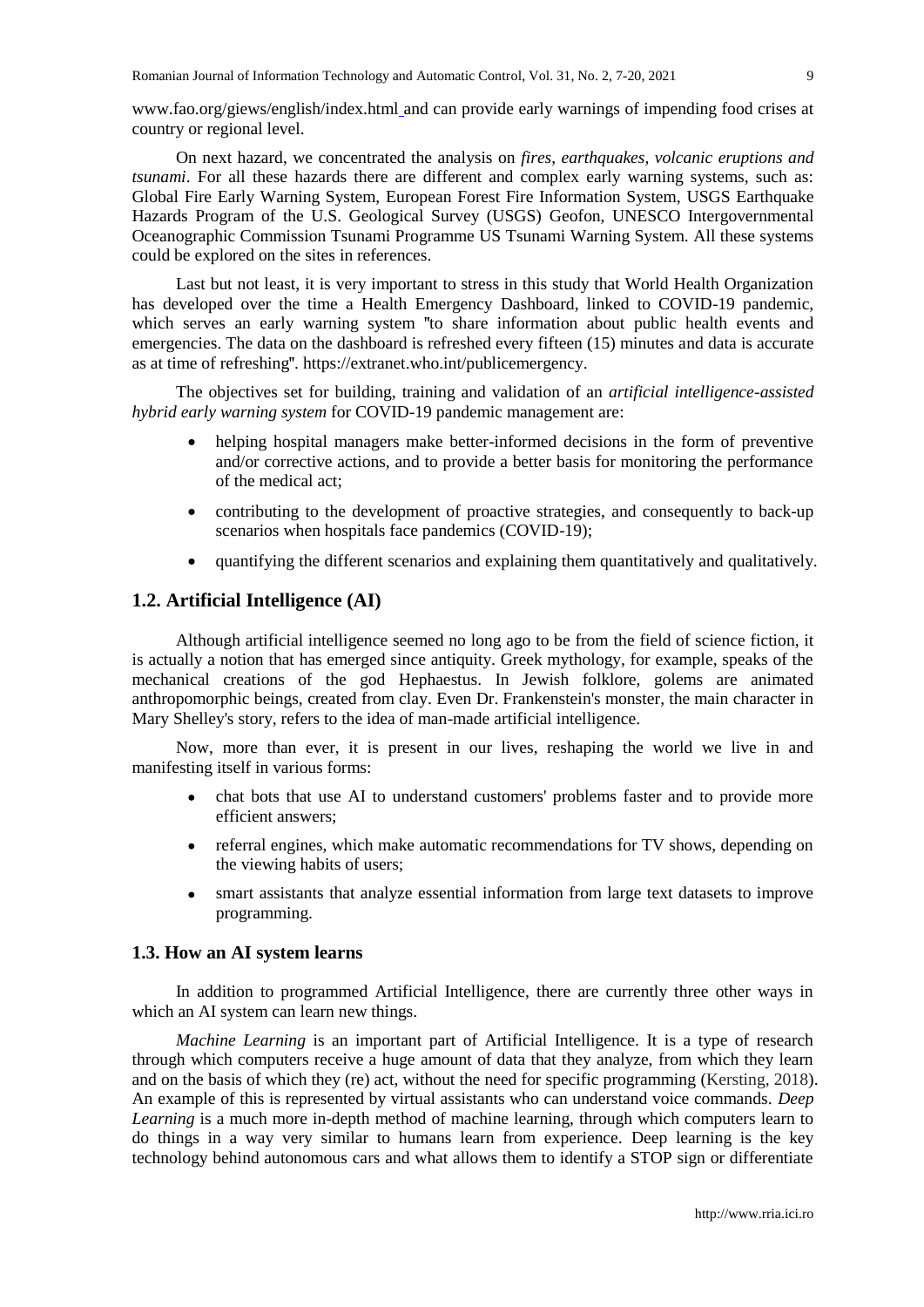between a pedestrian or a lighting pole. In short, deep learning allows a computer to learn directly from sound, text and image.

*Neural networks* are the core of Artificial Intelligence and are essential for machine learning. These are interconnected networks of algorithms, inspired by biological neural networks, existing in the human brain. These networks exchange data and can be programmed to perform certain tasks in a complex way that attempts to mimic human thinking.

# **2. Analysis of medical fields in which machine learning has provided promising results**

Although the machine learning speed evolution is fast in most areas and facilitates people's work processes, major invasions are expected in the medical field. In this section, multiple applications of A.I. - machine learning in the medical field in the last 10 years are analyzed. Thus, the following medical fields have been identified in which machine learning has provided promising results:

### **2.1. Clinical trials**

Machine learning models are increasingly used in the identification of possible diagnoses. For example, in a study, published on European Heart Journal, it was established that machine learning algorithms can be used to determine proxies for the National Institutes of Health Stroke Scale (NIHSS) score and the assessment of stroke severity related outcomes (Kogan et al., 2018). This study was a step forward in the field because it used only administrative claims data to feed machine learning algorithms.

In Sleep, journal for sleep and circadian science, an interesting topic was published this year related to possible diagnose in obstructive sleep apnea (OSA). A machine learning method known as Supersparse Linear Integer Models (SLIM) obtained good results of diagnosis by translating the results of a laboratory-based population in a community-based population. The test characteristics for the Electronic Health Record (HER) were managed by SLIM machine learning tool (Patel et al., 2020) and automated screening results can be useful for patients and doctors.

#### **2.2. Identification of possible diagnoses**

Artificial intelligence has already made its way through hospitals around the world. Those who control it have no cause for concern because it is developed to ease the doctors' mind, to help them and not to replace them.

The medical futurist, Bertalan Meskó, called Artificial Intelligence **"**The Stethoscope of the 21st Century**"** (Meskó, 2017), and the assessment made by him seems to be even more accurate than expected. While various techniques and tests provide all information needed to diagnose and treat patients, doctors are already overwhelmed with clinical and administrative responsibilities, and sorting out a massive amount of available information is a daunting, if not impossible, task at times. In this case, the 21st century stethoscope could make a difference.

In medicine, it seems that Artificial Intelligence gradually exceeds the threshold of administrative work. From powerful diagnostic algorithms, to well-regulated surgical robots, the technology makes its presence known in different medical disciplines. Clearly, Artificial Intelligence has a well-established place in medicine, the unknown variable being its value.

Although we are still in the early stages of its development, Artificial Intelligence is already able, like doctors, to diagnose patients. Researchers at John Radcliffe Hospital in Oxford have developed a more accurate AI diagnosis system than doctors in 80% of heart disease cases (Gillepsie, 2018).

At Harvard University, researchers have created a "smart" microscope that can detect potentially deadly bloodstream infections. The AI-assisted instrument was trained on a series of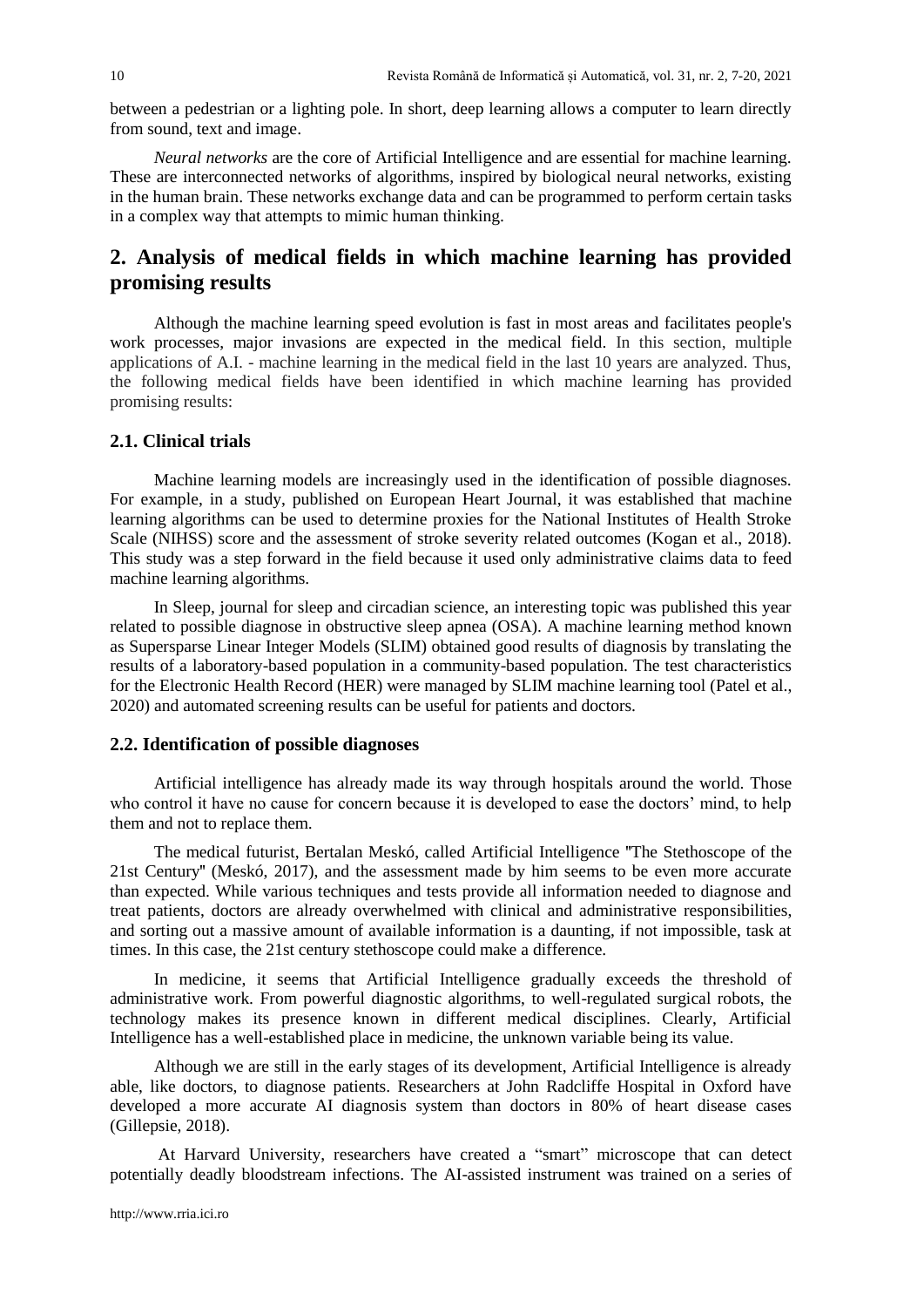100,000 images obtained from 25,000 dye-treated slides to make bacteria more visible (Caughill, 2017).

The AI system can already sort those bacteria with an accuracy rate of 95%. According to a study by Showa University in Yokohama, Japan, a new computer-assisted endoscopic system can reveal signs of colon cancer with a sensitivity of 95%, a specificity of 79% and an accuracy of 86% (Mori et al., 2018).

In some cases, according to researchers, AI can outperform doctors in urgent diagnoses, which could be of great use to physicians, especially in terms of how long they have to make a diagnosis or make a decision regarding surgery. Therefore, it could make their job easier, one way or another. According to a study published in December 2017 in JAMA, deep learning algorithms were able to better diagnose metastatic breast cancer than human radiologists when they were in a time crisis (Bejnordi et al., 2017). While human radiologists do well when they have unlimited time to examine cases, a quick diagnosis could make the difference between life and death.

#### **2.3. Personalized treatment**

Another medical domain to be improved with machine learning models is personalized treatment. Smoking cessation treatment is one of the most attractive topics for specialists, smokers and society in general. Can machine learning models give a hand on this issue? In Nicotine & Tobacco Research, a team of experts proved that a machine-learning approach could be a solution to predict smoking cessation treatment outcomes (Coughlin et al., 2018). The machine learning model offers a decision point to help doctors take the proper treatment, specific to each patient.

In 1989, Chris Watkins in his PhD thesis, introduced the notion of Q-learning (Watkins, 1989). This machine learning model was used by a team of experts to develop personalized adaptive treatment strategies (ATSs) on acute graft-versus-host disease (Krakow et al., 2017).

Autism is one of the most common disorders of childhood that affect a significant number of children. The social abilities of the patients with autism spectrum disorder are some of the most affected abilities. A team of specialists demonstrated that fusion of magnetic resonance imaging (MRI) data and machine learning could refine diagnostic accuracy, especially at the local neurocircuit level (Dekhil et al. 2019). These results can improve the personalized treatment that doctors can offer to patients identified with autism.

#### **2.4. Radiology and radiotherapy**

MRI or CT imaging medical data provides a visual representation of the human body, which becomes the main resource for doctors who want to identify the root cause of a patient's discomfort. The more scans they see, the more accurate they are at detecting anomalies. The more diverse the patients, the wider the spectrum of diseases they can recognize. Therefore, volume plays a key role in accurately diagnosing patients. AI covers the gap between the heterogeneous distribution of information and the correct diagnosis. With data from hundreds of thousands of patients, annotated by the best specialists through high computational power, a neural network-based algorithm can learn patterns based on the common knowledge and experience of several medical professionals, surpassing people in speed and accuracy. Due to the increased attention to detail, a single standard neural network architecture may not be sufficient. Depending on the area of interest of the researchers, the approaches can vary from segmentation via U-nets or V-nets, to feature cascades, but also to feature extraction and classifications from the CNN - RNN spectrum. One cannot predict which algorithm will work best - we need to explore more options.

Take the example of XVision, a medical platform that analyzes lung radiographs using artificial intelligence, which began to be used to identify patients with lung lesions associated with COVID-19, the solution becoming part of mobile laboratories for coronavirus detection located outside the Institute of Pneumophthisiology **"**Marius Nasta**"** from Bucharest (see Figure 1). **"**This new way of sorting medical cases will reduce the risk of contamination of other patients already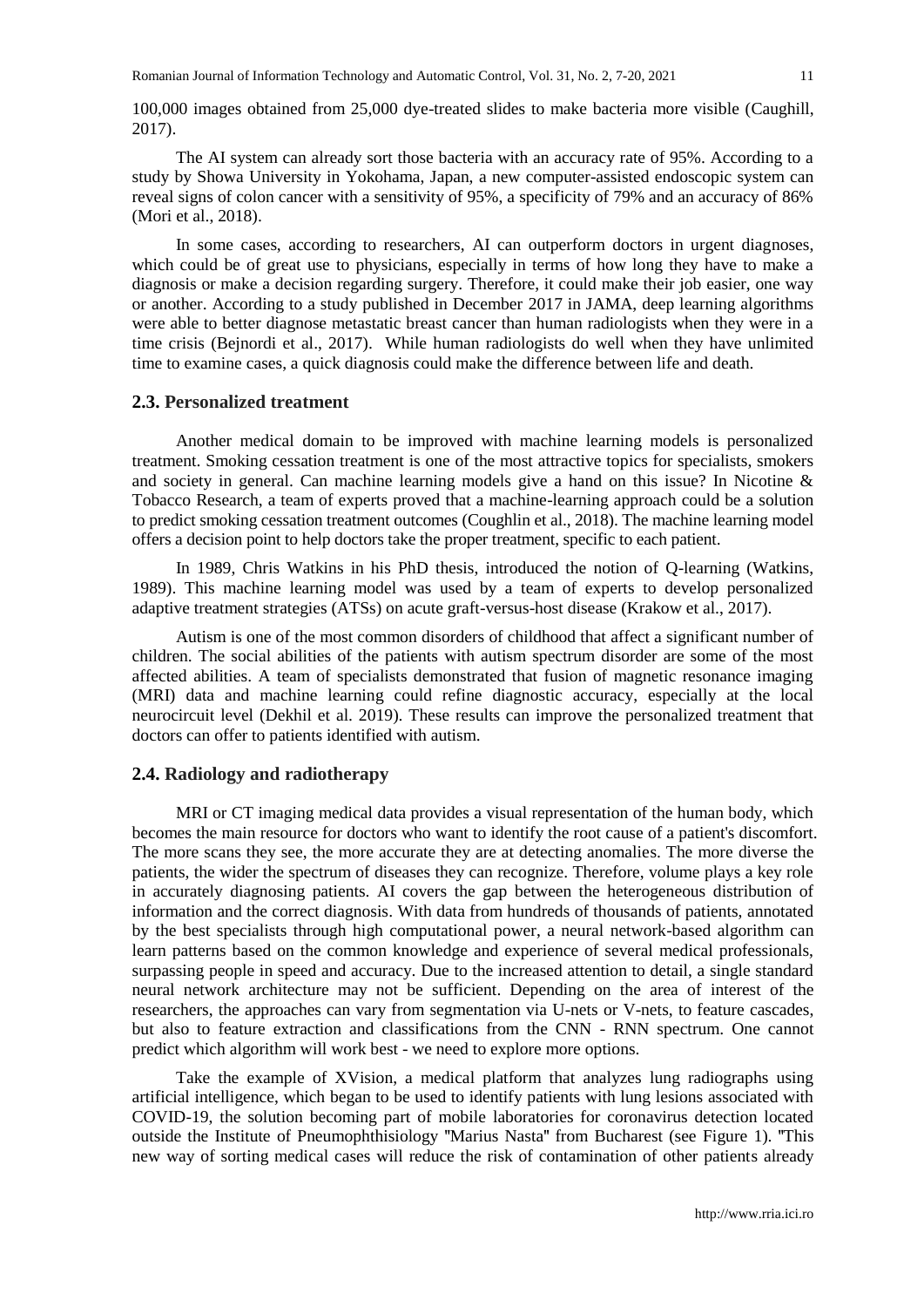hospitalized, but also of medical staff. In addition, this MedTech solution supports the medical team in managing the extremely heavy workload during this period**"**, report the XVision representatives (Zamfir, 2020).



**Figure 1.** XVision cycle. Source: XVision.app

The triage system is based on an evaluation score developed by XVision's team of radiologists, relative to the scores and standards currently used globally. It describes how similar the algorithm considers the radiological patterns in the patient's radiography to those found in COVID-19 cases. As part of the triage, after the x-ray is performed in the mobile laboratory, the XVision application provides a very fast result that is analyzed by doctors, along with the initial xray. Depending on this, a decision is made regarding the respective medical case. XVision detects signs of pneumonia, even incipient, and assigns a degree of resemblance to the radiological pattern of pneumonia with that specific to COVID-19 (see Figure 2).



**Figure 2.** XVision detects signs of pneumonia. Source: XVision.app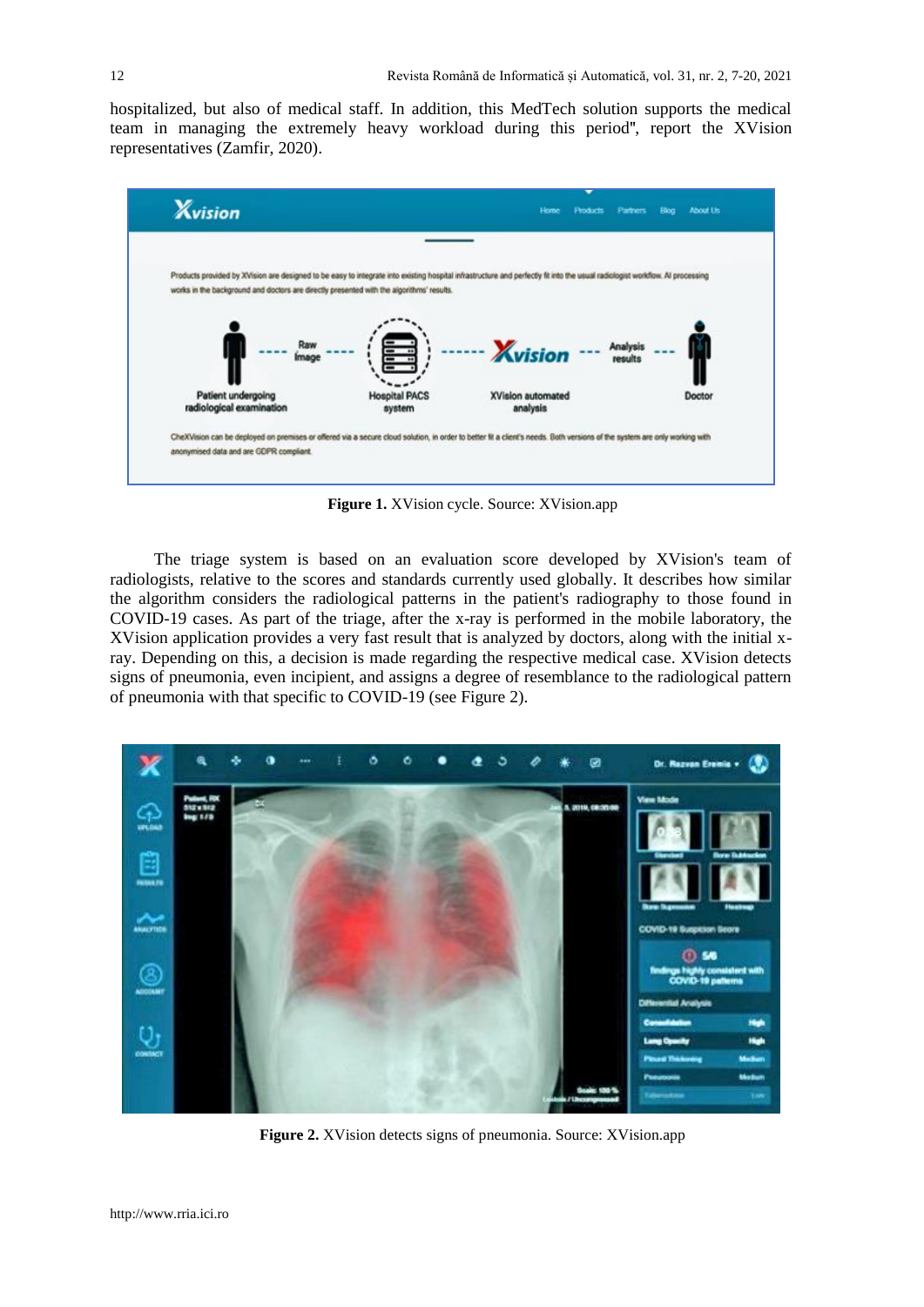#### **2.5. Smart devices for medical records**

Somehow, in parallel with research in genetics, humanity inexorably evolves in terms of electronic and digital technologies (Popescu & Scarlat, 2017). Portable technology devices, such as FitBit, easily measure medical data in real time. Digestible sensors, biometric tattoos and RFID readers can transmit medical information and serve as patient identification devices. New Deal Design Company, who designed the bearer line FitBit devices, is now working on a new project called under-skin. It is a smart digital tattoo implanted subcutaneously in hand and will interact with any electronic device touched by the person (Popescu et al., 2018).

These sensors can measure all important parameters and vital signs of patients, from temperature to blood biomarkers, transmitting real-time data in the cloud and alerting healthcare professionals when a patient suffers a stroke. The first digital pill appeared (Andalo, 2017), a pill that contains a sensor, with which doctors can find out what is happening in patients' bodies whether they follow the recommended medication or not. Experts from the above mentioned journal estimate that patients who do not take their drugs cost nearly \$ 100 billion a year because their health is deteriorating and they need additional treatment. Thus, through these applications the behavior of patients is changed and medical costs are reduced. New technologies help patients sleep better at night, maintain optimal blood pressure and a healthy heart, measure patients body temperature, track patients body weight and promise to relieve stress. The fact that patients can monitor their body alone makes them more responsible for their own health. However, a wearable device can only display data and patients do not know what it should change. Finding a medical solution and adopting a healthy lifestyle is up to patients, but interpreting the data requires the guidance of a doctor.

# **3. Brief description of the pilot platform for the artificial intelligenceassisted Early Warning System for COVID-19 pandemic management**

The method used in this pilot platform is an integrated open-source portal for public health management in the case of the COVID-19 pandemic. The role of the portal component is to display the web interface which will be standardized, simple and intuitive, according to the recommendations of the World Wide Web Consortium, hereinafter referred to as W3C or HTML5. The portal will be entirely a web type that will allow the integration with all actors involved.

Today, machine learning methods are becoming increasingly sophisticated, being integrated, for example, into a number of complex medical applications, such as diagnosing pandemics/epidemics (Jiang et al., 2018). Machine learning uses a variety of algorithms that take data and predict certain results. Algorithms differ depending on the data received: if the data is labeled, we will have supervised learning algorithms, and otherwise, unsupervised learning. (Paraschiv & Ovreiu, 2020).

The pilot platform as a first step of the UEFISCDI Project, T1 - Approaches to public health management in the context of the COVID-19 pandemic, is a web application, based on an HTTP protocol, using a C# programming language, an SQL server and a visual studio (see Figure 1). The role of the C# programming language in the pilot platform for the Artificial Intelligence-Assisted Early Warning System (EWS) for COVID-19 pandemic management is to connect the database servers from COVID-19 epidemic hospitals to the interface of ordinary users who have access to the application and introduce their symptoms in the questionnaire that starts the application.

The SQL servers in the pilot platform underlying the Artificial Intelligence Assisted Early Warning System for COVID-19 management facilitate the management, storage and correlation of data provided by hospitals intended for COVID-19.

The self-diagnosis subsystem for potential patients Cold/Flu/COVID-19 or other epidemics consists of 3 layers and has inputs (expertise and knowledge acquisition) from hospitals' databases (see Figure 3):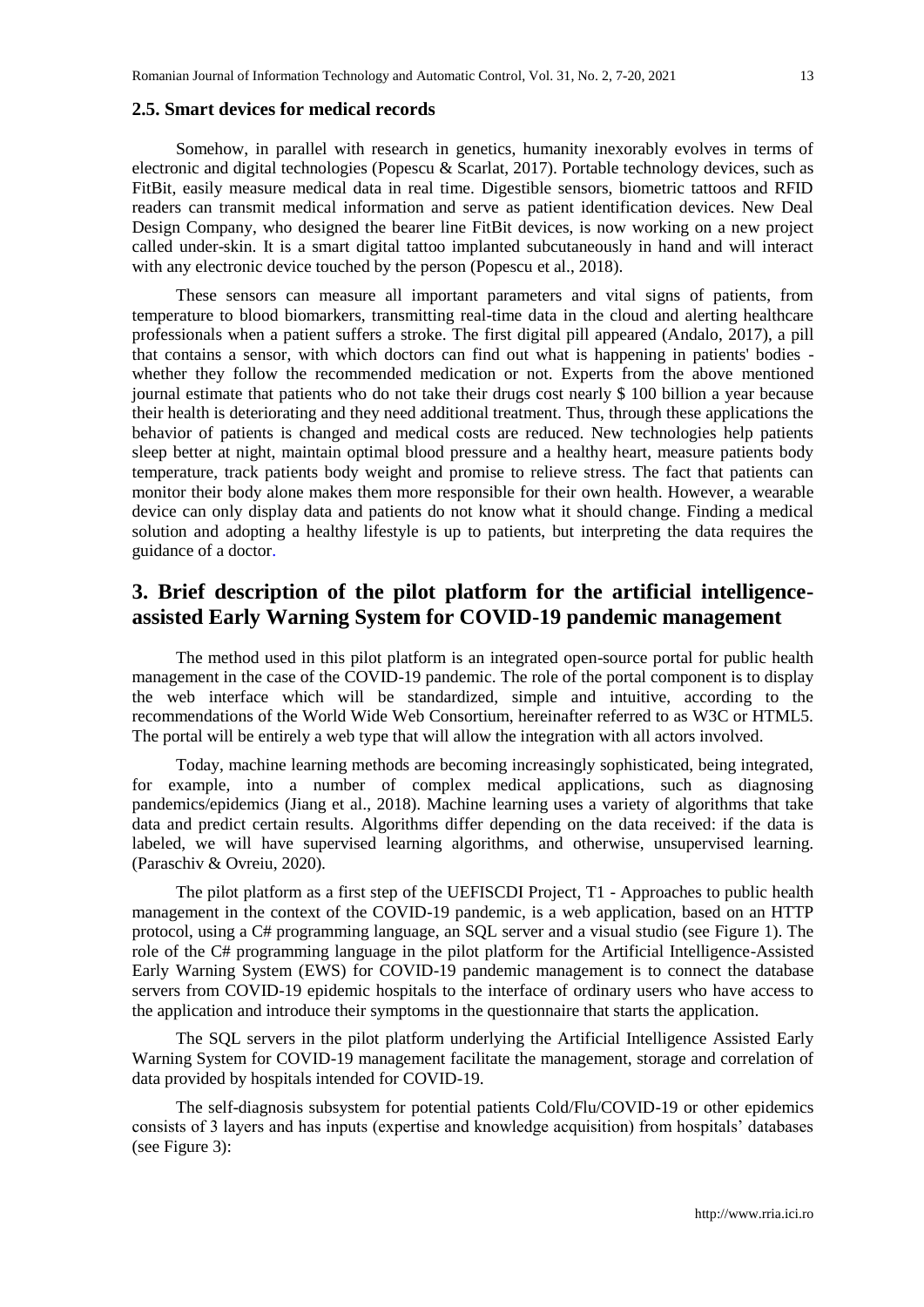- **•** Presentation layer (multimedia interface).
- **•** Domain layer (inference engine).
- Data access layer (SQL server).



**Figure 3.** Self-diagnosis system (authors contribution)

# **3.1. Phases of implementation of the artificial intelligence-assisted Early Warning System for COVID-19 pandemic management**

The pilot study of the artificial intelligence-assisted Early Warning System for the management of COVID-19 pandemic has 4 phases:

Phase 1: Construction of an information system in the form of responsive web platforms, which can be accessed from mobile phones/tablets/computers.

Phase 2: The web application accesses databases with profile cases diagnosed up to time T from hospitals dealing with pandemic treatment.

Phase 3: Ordinary users of the application fill in a questionnaire with their age, sex, and perceived symptoms. The questionnaire with perceived symptoms has up to 10 questions such as fever, cough, headache, fatigue, difficulty breathing etc., symptoms that are found in confirmed cases in hospitals. Users are also questioned about the existence of co-morbidities, such as hypertension, diabetes, obesity, etc.

*Phase 4*: A machine learning algorithm will be trained to compare the data from phases 2 and 3, the symptoms introduced by users with the diagnosed and treated cases. The learning base, from which the decision is made, is a medical base, with triage diagnoses confirmed by the doctors from the hospitals that provided the database.

Note: To be effectively implemented, the occupancy rate of hospitals dealing with pandemic patients must be permanently updated, both as percentage and numbers.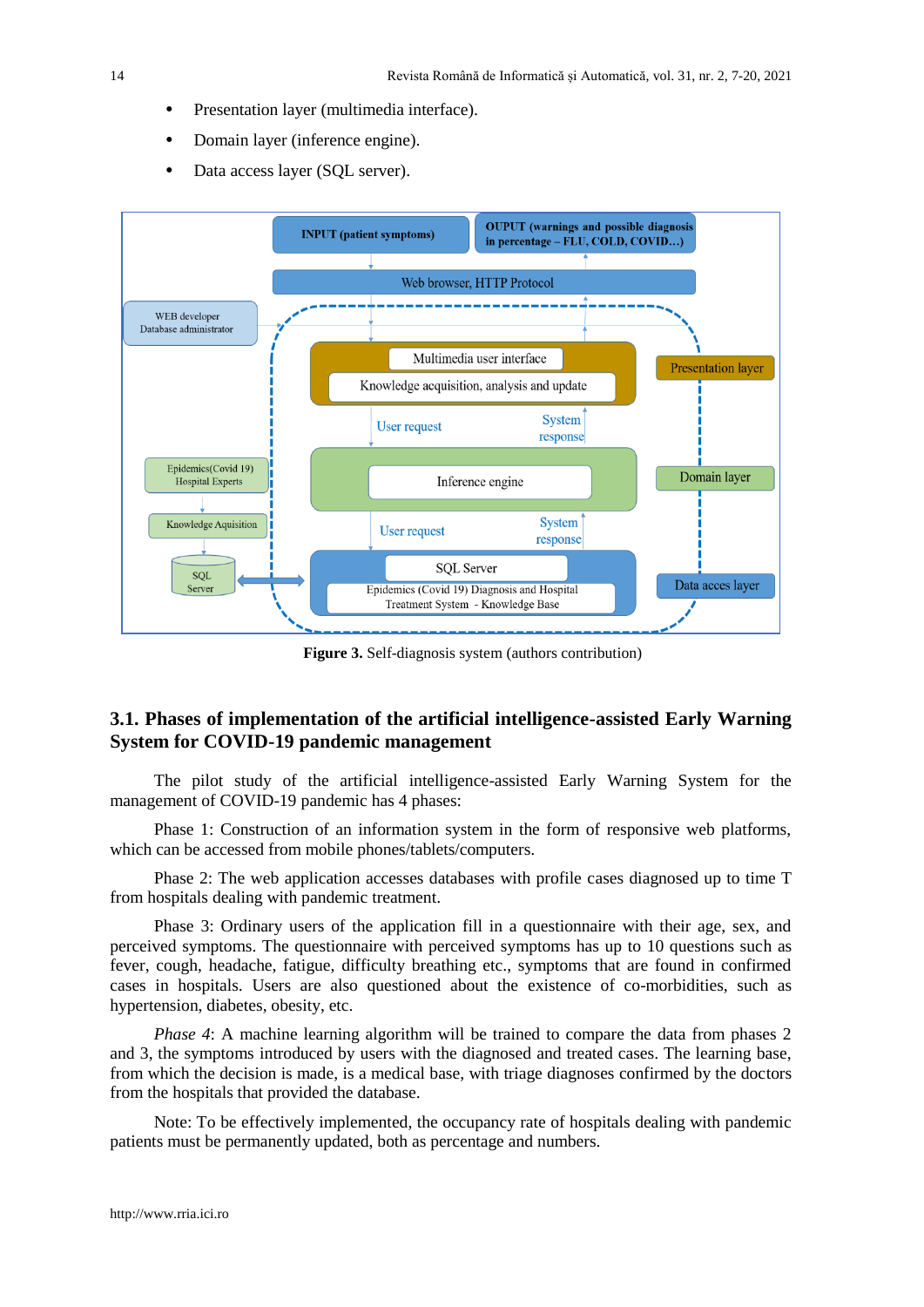# **3.2. Operating principle of building, training and validating an artificial intelligence-assisted Early Warning System for COVID-19 pandemic management**

The training and testing data set is to obtained through the acquisition of data from the virology & immunology hospitals i.e. raw data input and outcome variable for each individual tested and confirmed positive for COVID-19 (see Figure 4). Then, the next step in building, training and validating an algorithm for the early warning system is represented by the **"**Data preprocessing step**"**, which consists of:

- **•** Missing data imputation.
- **•** Data re-balancing.
- **•** Harmonization.
- **•** Data cleansing.
- **•** Dimensionality reduction.

The next step of the model is represented by **"**Training step**"**, which consist of (see Figure 4):

- **•** Learning methods.
- **•** Regression and classification methods.

The common learning algorithms used for the training step are: support learning algorithms, k-nearest neighbor, artificial neuronal network, decision trees, ensemble methods, logistic regression, naive Bayes, random forests, gradient boosting and deep learning.

The common feature selection algorithms used are: lasso, elastic net, random forests, gradient boosting, support vector machine recursive feature elimination, correlation-based feature selection.

A continuous, bidirectional flow of processes takes place between the stage of **"**training**"** and **"**internal and external validation**"**: discrimination and calibration, leave-one-out, cross-validation. The outcome of the early warning system based on artificial intelligence is given by the **"**best warnings and predictors**"** that underlie the proposed **"**early warning prediction model**"**.

The proposed **"**early warning prediction model**"** receives real-time data through the application interface from application users, guided by the form with the symptoms that each individual must complete.

The result of comparing the confirmed data from COVID-19 hospitals with data provided by the ordinary users of the platform could give the authorities warnings and the predicted outcome as (see Figure 4):

- Pandemic/epidemic risk prediction.
- **•** Percentage epidemic classification.
- **•** Possible diagnosis.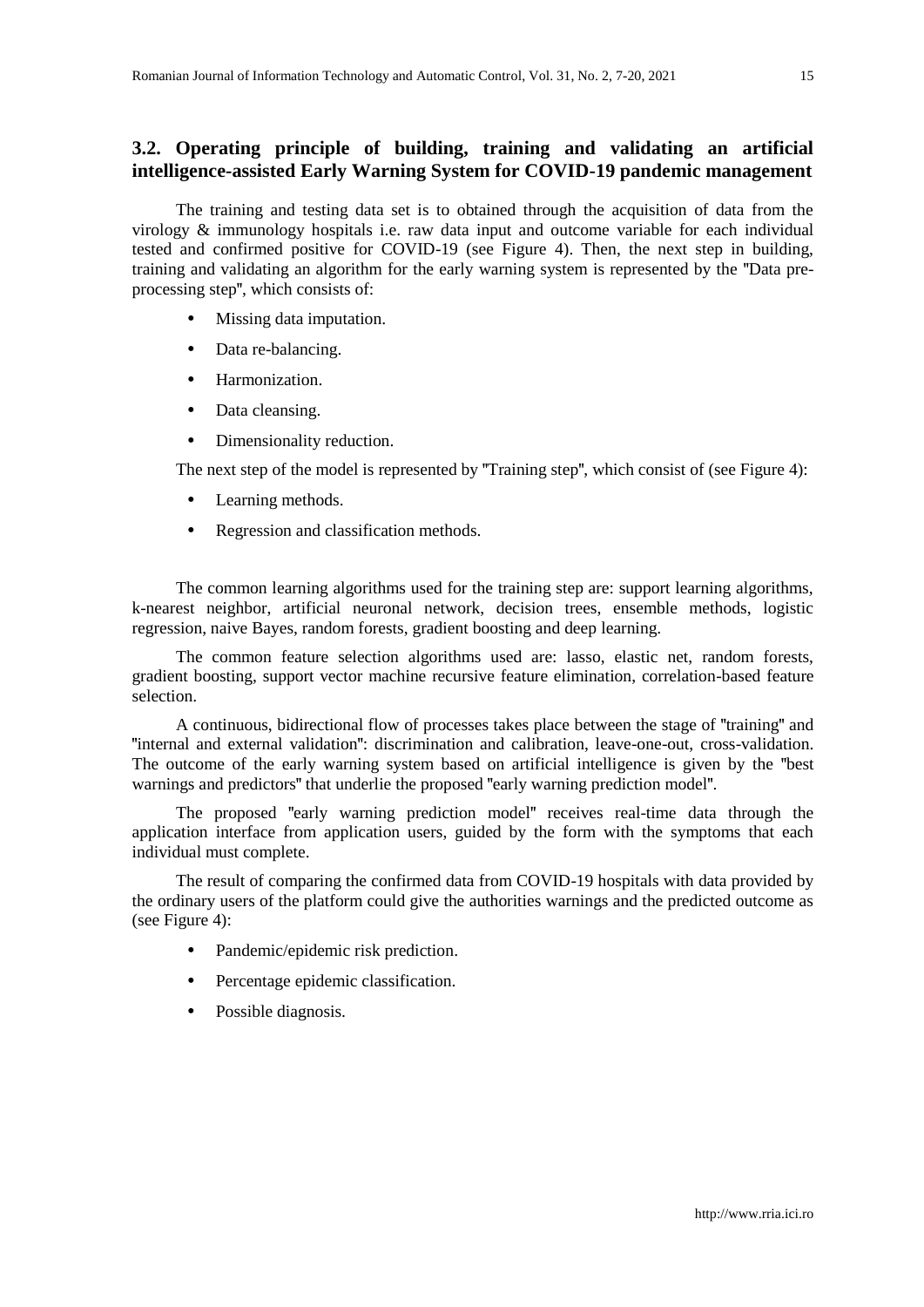

**Figure 4.** Operation principle of EWS (authors contribution)

# **4. Discussions**

EWS is not intended to replace the test performed by doctors, because only they can tell if it is white or black, but it can estimate how close a person is to one diagnosis or another. And those who have the least dangerous symptoms will be advised to stay home, because the medical system will probably be very busy with people who, indeed, need to be treated. Seeing the rate of growth and diagnosis, the algorithm will be able to indicate for instance that the hospital will probably reach the maximum number of admissions in 15 days. In this way, EWS can ease pressure on doctors and the medical system.

The critical point of this project is to have good quality data confirmed by doctors in hospitals, without which the algorithm will not be able to provide the desired results. Also, the precision and accuracy of the pilot project is dependent on the amount of data it works with. The more data the EWS has from the health system, the more accurate and efficient it becomes.

# **5. Conclusion**

EWS assisted by a machine learning algorithm can provide ordinary users with one of the following scores:

- **•** … % the pacient may have the flu;
- … % the pacient may have a cold;
- and, ... % the pacient may have other viruses, as COVID-19.

Although further research is needed to validate our model, it is promising as a tool to indicate the most vulnerable patients to the virus, as a support for physicians' clinical experience in treating viral infections.

We are certain that this method, when completed, will be useful to physicians to assess which patients with moderate disease should be hospitalized and which patients with the same condition can be sent home to save hospital resources.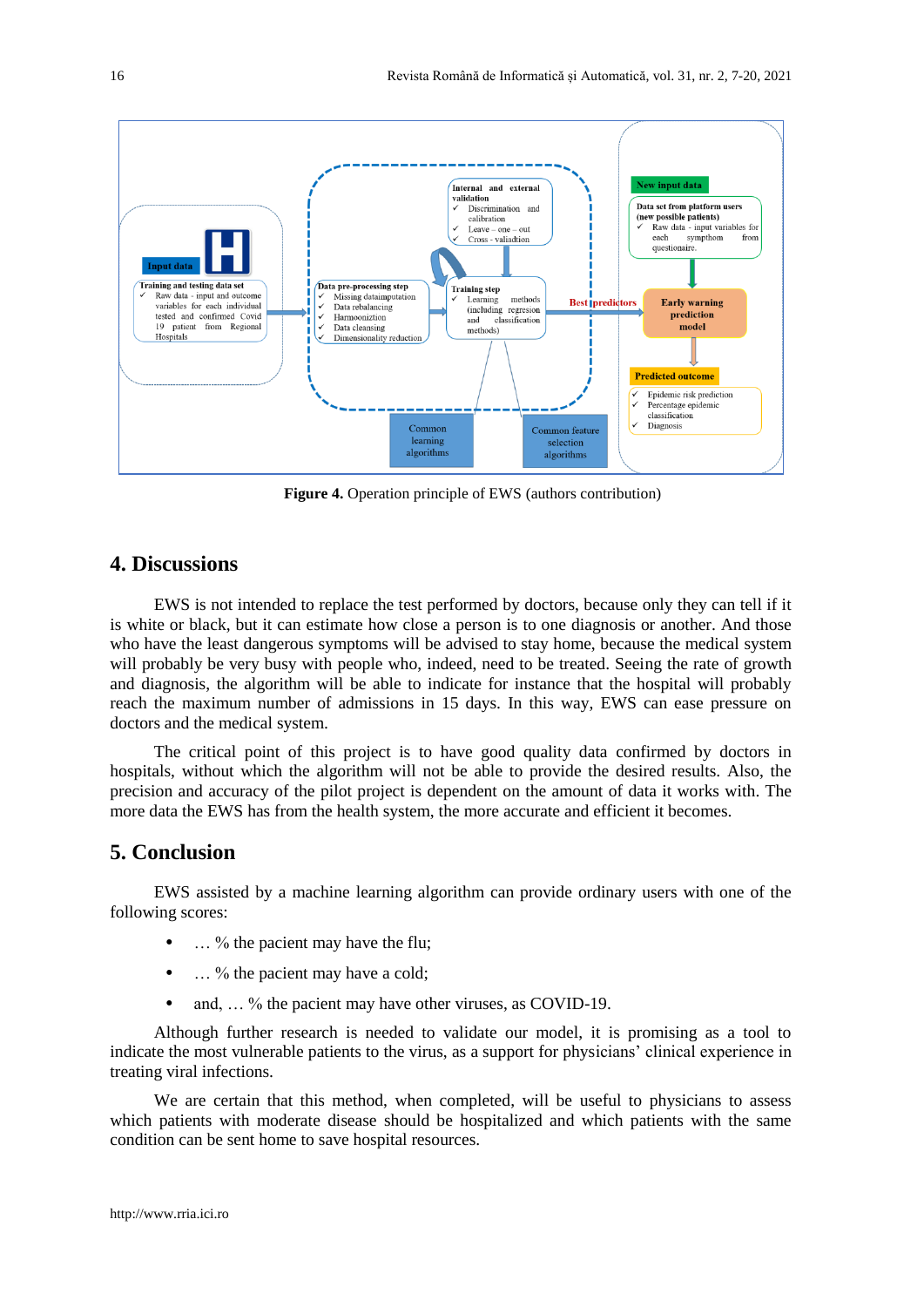# **REFERENCES**

- 1. Andalo, D. (2017, November, 16). *FDA approves first digital pill.* The Pharmaceutical Journal. https://www.pharmaceutical-journal.com/news-and-analysis/news/fda-approves-first-digitalpill/20203940.article.
- 2. Bejnordi, P., Veta M., Diest, P. (2017, December 12). *Diagnostic Assessment of Deep Learning Algorithms for Detection of Lymph Node Metastases in Women with Breast Cancer*. JAMA Network. https://jamanetwork.com/journals/jama/fullarticle/2665774.
- 3. Caughill, P. (2017, December 22). *This tech can help diagnose deadly blood infections*. World Economic Forum*.* https://www.weforum.org/agenda/2017/12/this-tech-can-help-diagnosedeadly-blood-infections//.
- 4. Coughlin, L. N., Tegge, A. N., Sheffer, C. E., Bickel, W. K. (2020). *A Machine-Learning Approach to Predicting Smoking Cessation Treatment Outcomes.* Nicotine & Tobacco Research, Volume 22, Issue 3, 415–422, https://doi.org/10.1093/ntr/nty259.
- 5. Dekhil, O., Ali, M., El-Nakieb, Y., Shalaby, A., Soliman, A., Switala, A., Mahmoud, A., Ghaza,l M., Hajjdiab, H., Casanova, M. F., Elmaghraby, A., Keynton, R., El-Baz, A., Barnes, G., (2019). *A Personalized Autism Diagnosis CAD System Using a Fusion of Structural MRI and Resting-State Functional MRI Data*. Front. Psychiatry, https://doi.org/10.3389/ fpsyt.2019.00392.
- 6. Gillepsie, St. (2018, October 15). *The Oxford spinout company using AI to diagnose heart disease*. https://www.research.ox.ac.uk/Article/2018-10-15-the-oxford-spinout-company-usingai-to-diagnose-heart-disease.
- 7. Gozes, O., Maayan F., Greenspan, H., Browning P., Zhang, H., Ji, W., Bernheim A., Siegel E., (2020, March 12). *Rapid AI Development Cycle for the Coronavirus (COVID-19) Pandemic*: *Initial Results for Automated Detection & Patient Monitoring using Deep Learning CT Image Analysis*.
- 8. Jason, W., Chun, Y. Ng, Brook, R. (2020). *Response to COVID-19 in Taiwan Big Data Analytics, New Technology, and Proactive Testing*. 323(14):1341-1342. doi:10.1001/jama.2020.3151.
- 9. Jiang, F., Yong, J., Hui, Z., Yi, D., Hao L., Sufeng, M., Yilon, G., Qiang D., Haipeng S., Yongjun, W. (2017). *Artificial intelligence in healthcare: past, present and future*. Stroke Vasc. Neurol*.* 2, 230–243.
- 10. Kersting, K. (2018). *Machine learning and artificial intelligence: two fellow travelers on the quest for intelligent behavior in machines*. Front. Big Data. 1, 6 (2018). https://doi.org/10.3389/fdata.2018.00006.
- 11. Kogan, E., Twyman, K., Heap, J., Milentijevic, D., Lin, J. H., Chen, Y.-W, Alberts, M. (2018). *Use of machine learning to determine stroke severity of patients diagnosed with stroke in claims data*. European Heart Journal, Vol. 39, Issue suppl. 1, https://doi.org/10.1093/ eurheartj/ehy564.P287.
- 12. Krakow, E. F., Hemmer, M., Wang, T., Logan, B., Arora, M., Spellman, S., Couriel, D., Alousi, A., Pidala, J., Last, M., Lachance, S., Moodie, E. E. M. (2017). *Tools for the Precision Medicine Era: How to Develop Highly Personalized Treatment Recommendations From Cohort and Registry Data Using Q-Learning*. American Journal of Epidemiology, Vol. 186, Issue 2, 160–172, https://doi.org/10.1093/aje/kwx027.
- 13. Marinescu, Al., Cristescu, I. Iordache, D. (2019). *Asistent software de evaluare a utilizabilității aplicațiilor web din domeniul medical*. Romanian Journal of Information Technology and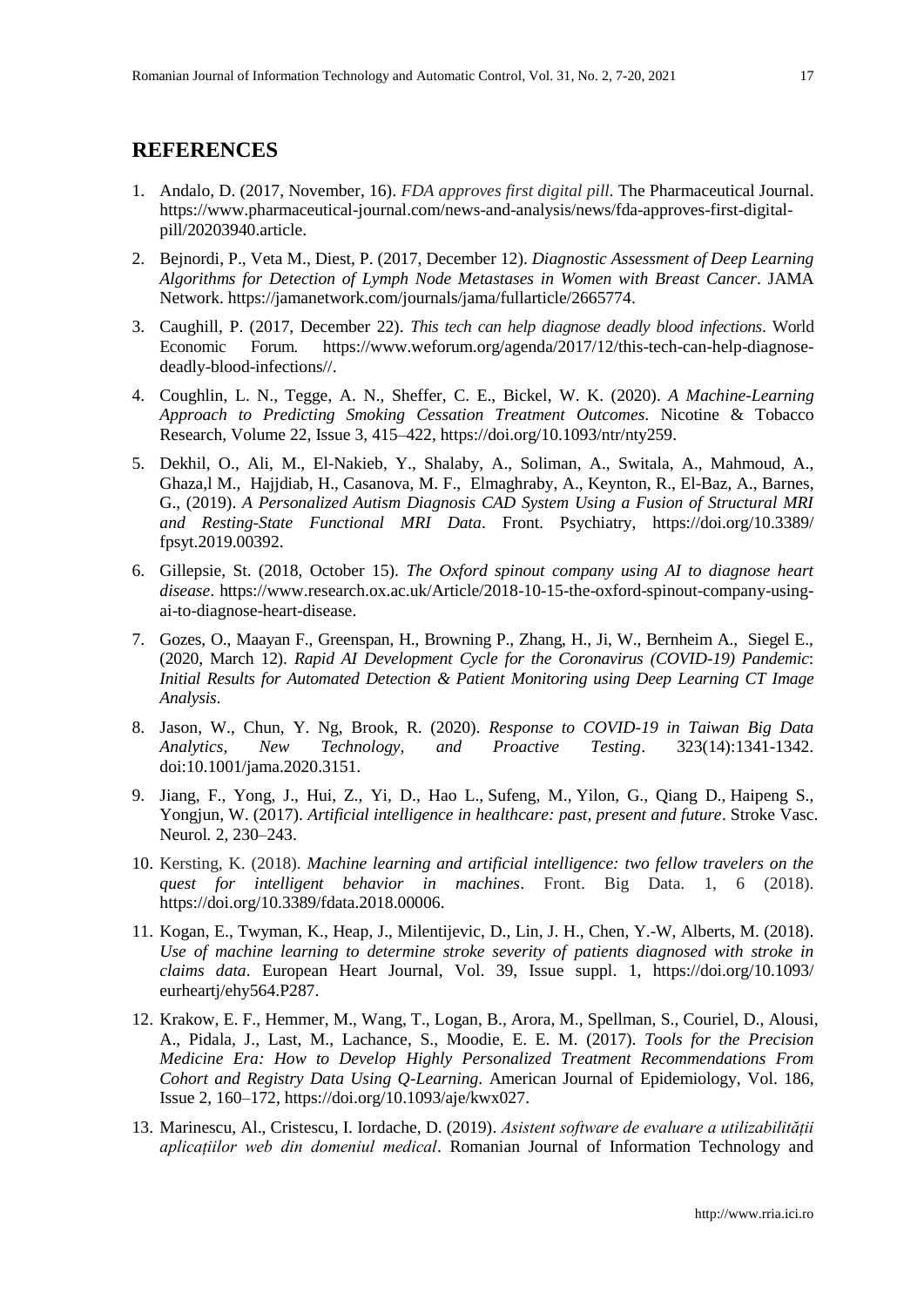Automatic Control, Vol. 29, No. 1, 77-90, 2019, https://doi.org/10.33436/v29i1y201908 http://https://rria.ici.ro/arhiva-rria/.

- 14. Meskó, B. (2017, July 18). *The Stethoscope of the 21st Century*. The Medical Futurist*.* https://medicalfuturist.com/ibm-watson-is-the-stethoscope-of-the-21st-century/.
- 15. Mori, Y., Shinei, K., Hussein, M., Masashi, M., Noriyuki, O., Hayato, I., Masahiro, O. & Mori, K. (2018, December 4). *Artificial intelligence and upper gastrointestinal endoscopy: Current status and future perspective*. Wiley Online Library. https://onlinelibrary.wiley.com/doi/full/ 10.1111/den.13317.
- 16. Patel, S. I., Kukafka, D., Antonescu, C., Combs, D., Lee-Iannotti, J., Quan, S. F., Parthasarathy, S. (2020). *Test Characteristics of a Machine Learned Electronic Medical Record Extractable Tool for OSA Case Identification in a Community-Based Population*. Sleep, Vol. 43, Issue Supplement 1, April 2020, p. A454, https://doi.org/10.1093/sleep/zsaa056.1182.
- 17. Paraschiv, E., Ovreiu, E. (2020). *Tehnici bazate pe Machine Learning pentru îmbunătățirea depistării cancerului de sân*. Romanian Journal of Information Technology and Automatic Control, Vol. 30, No. 2, 67-80, 2020, https://doi.org/10.33436/v30i2y202006.
- 18. Popescu, Fl., Scarlat, Cz. (2017). *Human Digital Immortality. Where Human Old Dreams and New Technologies. Research Paradigms and Contemporary Perspectives on Human-Technology Interaction*. IGI Global Hershey, Pennsylvania, USA. https://www.igiglobal.com/chapter/human-digital-immortality/176120.
- 19. Popescu, Fl., Scarlat, Cz., Surugiu, M. (2018). *[Human Body Digitalization and Early Warning](https://www.morebooks.shop/store/gb/book/human-body-digitalization-and-early-warning-benefits/isbn/978-620-2-06096-7)  [Benefits](https://www.morebooks.shop/store/gb/book/human-body-digitalization-and-early-warning-benefits/isbn/978-620-2-06096-7)*. [Lambert Academic Publishin](https://www.facebook.com/OmniScriptum/)*g.* https://www.lap-publishing.com/catalog/details/ store/gb/book/978-620-2-06096-7/human-body-digitalization-and-early-warning-benefits.
- 20. Popescu, Fl. (2019). *Modelling a Hybrid Early Warning System for complex and large projects*. *Predictions and warnings at different stages of time*. Lambert Academic Publishing. https://www.morebooks.shop/store/gb/book/modeling-a-hybrid-early-warning-system-forcomplex-and-large-projects/isbn/978-620-0-26506-7.
- 21. Watkins, C. J. C. H. (1989). *Learning from Delayed Rewards,* (Ph. D. thesis). Cambridge University, http://www.cs.rhul.ac.uk/~chrisw/new\_thesis.pdf.
- 22. Zamfir, C. (2020, March 13). *Răspuns la coronavirus COVID-19: Medicii români, invitați să folosească gratis aplicația XVision pentru radiografii pulmonare*. Startup cafe. https://www.startupcafe.ro/coronavirus-covid-19/coronavirus-covid-19-romania-startupxvision-radiografii.htm.
- 23. http://severeweather.wmo.int, accessed on 23rd of March, 2020.
- 24. http://fallingstar.com/home.php, accessed on 23rd of March, 2020.
- 25. http://iridl.ldeo.columbia.edu/maproom/Global/index.html, accessed on 26<sup>th</sup> of March, 2020.
- 26. http://www.internationalfloodnetwork.org/gfas.html, accessed on  $26<sup>th</sup>$  of March, 2020.
- 27. www.hewsweb.org, accessed on  $28<sup>th</sup>$  of March, 2020.
- 28. www.fao.org/giews/english/index.html, accessed on 26<sup>th</sup> of March, 2020.
- 29. http://www.drought.gov/gdm/, accessed on 1<sup>th</sup> of April, 2020.
- 30. www.fews.net/, accessed on 2nd of April, 2020.
- 31. https://gfmc.online/gwfews/index-12.html, accessed on 3rd of April, 2020.
- 32. https://effis.jrc.ec.europa.eu/, accessed on  $5<sup>th</sup>$  of April, 2020.
- 33. https://www.usgs.gov/natural-hazards/earthquake-hazards, accessed on 6th of April, 2020.
- 34. https://geofon.gfz-potsdam.de/, accessed on 27<sup>th</sup> of April, 2020.
- 35. http://www.ioc-tsunami.org/, accessed on 28th of April, 2020.

[http://www.rria.ici.ro](http://www.rria.ici.ro/)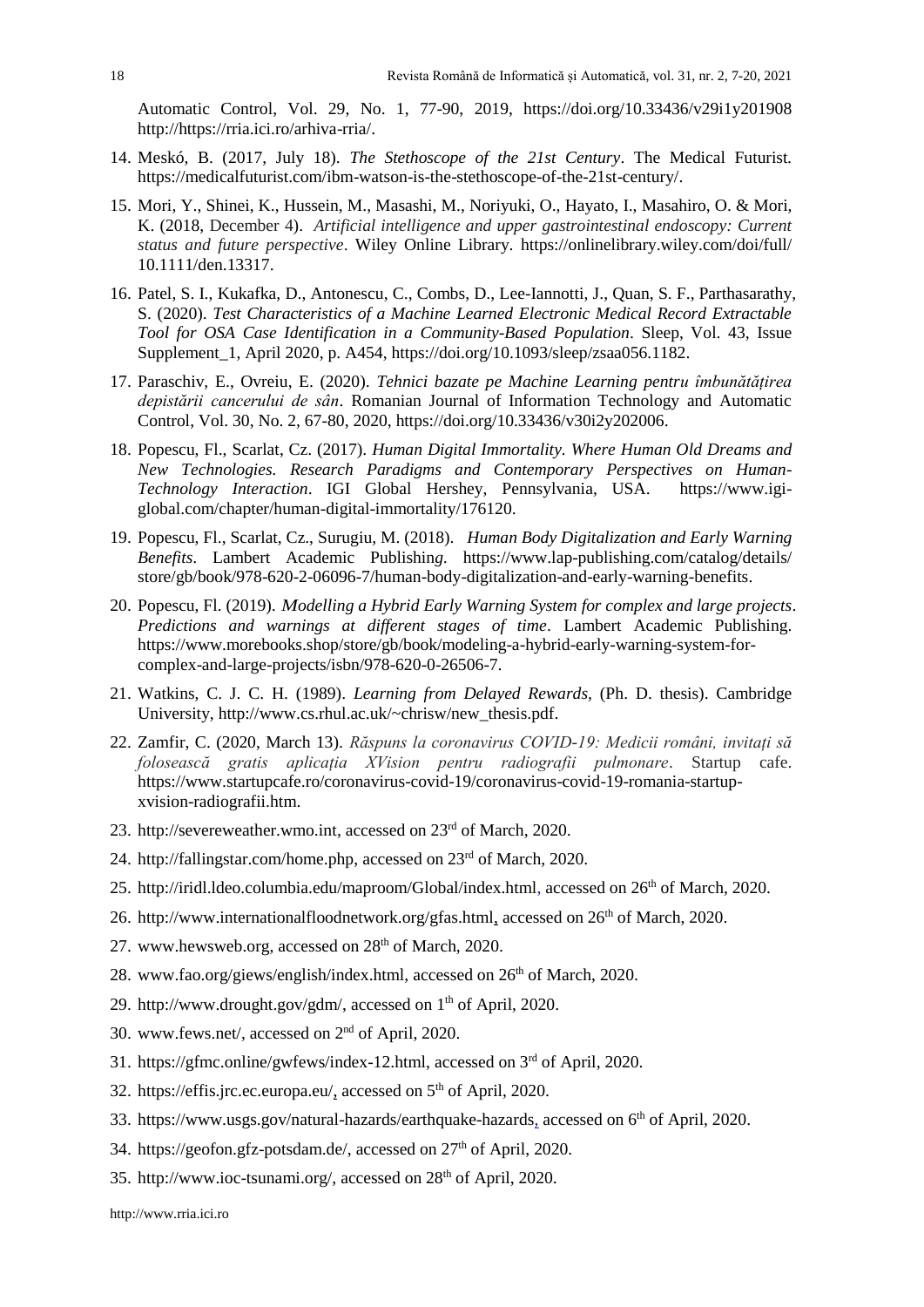- 36. https://www.tsunami.gov/, accessed on 2nd of Mai, 2020.
- 37. https://extranet.who.int/publicemergency, accessed on 2nd of Mai, 2020.



**Florin POPESCU**, associate professor PhD Eng. at **"**Carol I**"** National Defense University, holds a PhD at Polytechnic University of Bucharest and he has brought over time elements of originality regarding the modeling, with the help of Bayesian Networks (RB), of a Hybrid Early Warning System (SHAT) which takes into account various dependencies and causal factors in case crisis. The results of the research activity have been disseminated to prestigious international publishers working closely with expert researchers and professionals from leading institutions, including Massachusetts Institute of Technology (MIT), Harvard University, Stanford University.

**Florin POPESCU**, conferențiar universitar doctor inginer la Universitatea Națională de Apărare "Carol I", deține un doctorat în cadrul Universității Politehnica din București și a adus de-a lungul timpului elemente de originalitate în ceea ce privește modelarea și validarea, cu ajutorul rețelelor Bayesiene, a unui sistem de avertizare timpurie hibridă care ia în considerare diverse dependențe și factori cauzali în caz de criză. Rezultatele activității de cercetare au fost diseminate de către edituri internaționale de prestigiu care lucrează îndeaproape cu cercetători, experți și profesioniști cum ar fi: instituții de vârf în cercetare, inclusiv Massachusetts Institute of Technology (MIT), Universitatea Harvard, Universitatea Stanford.



**Cristian ICHIMESCU**, lecturer, PhD is currently director of department in the **"**Carol I**"** National Defense University. His fields of specialization include: Information Operations, Crises Management, Military Art and Multinational Operations. He has authored and co-authored a number of two books and 11 articles/studies published in international and national journals. He